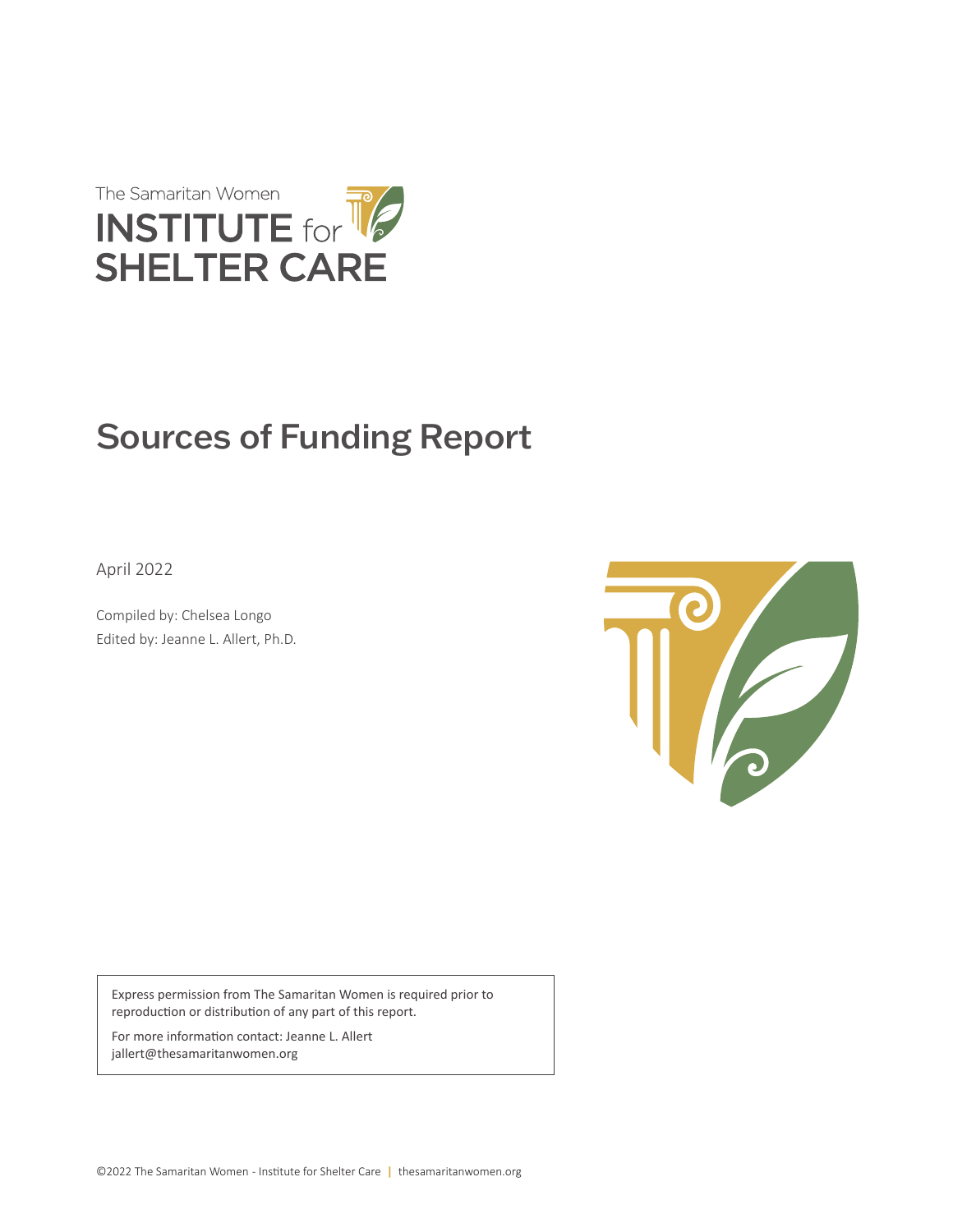### Methodology

#### **Respondents**

An email invitation to participate was sent to 213 agencies nationwide that were identified as providing residential care to survivors of sexual exploitation/domestic human trafficking. Thirtyfour responses were received which reflects 16 percent of the trafficking shelter agency population in the United States, according to the Institute for Shelter Care's national landscape map.

Respondents to this survey represented the following types of programs serving victims of exploitation. It is important to note that several agencies (N=15) operate more than one type of program and were invited to reflect all program areas; therefore, the total number of responses (below) exceeds 100 percent.

- 24% Emergency Shelter 1-30 day holding, usually in coordination with law enforcement
- 30% Stabilization Program usually 3-6 months of residential care, goal is to determine long-term course of action
- 85% Restorative Program usually 12 months or more, long-term care with goal of social re-entry
- 26% Independent Housing Independent housing with support and accountability

#### **Type of Victims Served**

This sample included agencies that serve human trafficking in general—or any form of human trafficking (24%); however, 6% indicated they only service victims of labor trafficking; 24% serve victims of sex trafficking only if verified as a trafficking situation; and 79% serve individuals who have experienced sex trafficking/prostitution/ sexual exploitation in any form.

### **Ages Served** 21% Younger minors (14 and younger)

- 29% Older minors (15-17)
- 71% Young adults (18-21)
- 88% Adults
- 32% Adults with child(ren)

#### **Respondent's Role**

Two-thirds of respondents were the Executive Director, and the remaining one-third were either Program Director, Development Director or Executive Assistant.

#### Younger Minors (14 and younger) Older Minors (15-17) Younger Adults (18-21) Adults Adults with Child(ren) 35 30 25  $20$ 15 10 5 0

Service Population



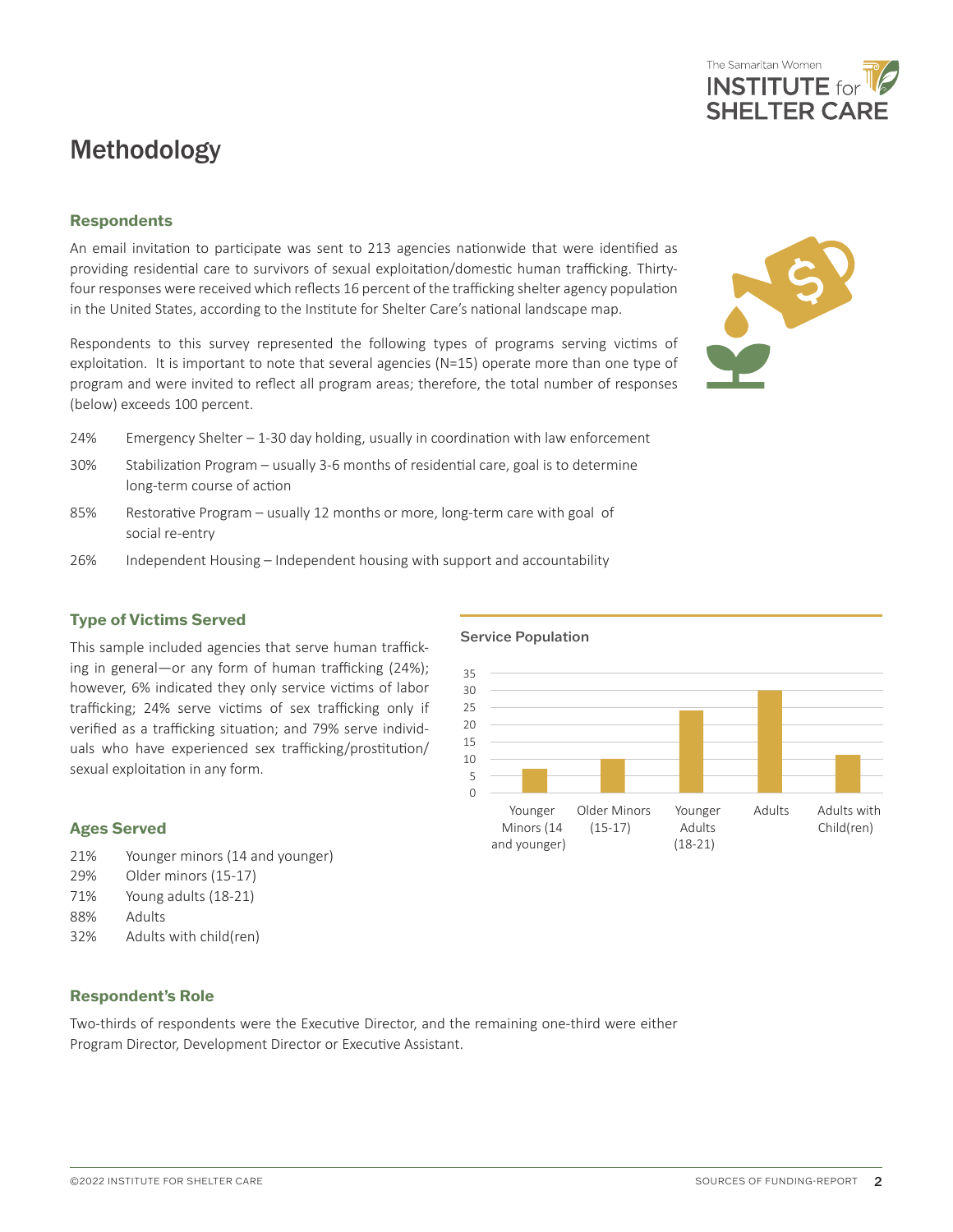

### **Size**

#### **Budget**

| 2021 Annual Budgets from this Sample |                                                         |           |
|--------------------------------------|---------------------------------------------------------|-----------|
| Highest                              | Lowest<br>Average<br>(factoring out highest and lowest) |           |
| \$7,616,062                          | \$1,063,084                                             | \$155,057 |

Thirty-one agencies provided information about their annual budget for two consecutive years. The highest budget averaged across these two years was \$7,616,062 and lowest was \$155,057. Factoring out the highest and lowest, the average annual budget across this sample for 2021- 2022 was \$1,063,084. In our 2021 study \$793,622 was the average annual budget (N=33) which suggests that this current sample represents a pool of slightly larger organizations.

#### **Bed Count**

The total number of beds provided by these 32 agencies was 535. The lowest bed count for a program was 4 and the highest is 120, with the average agency capacity at 17 beds. Factoring out that one large agency, the average bed count per agency was 13.

However, of the 535 beds total, it's worth noting that not all available beds are for trafficking survivors. From this sample, only 356 beds (or 67% of the total) were exclusively for exploited/ trafficked persons. For example, the agency supporting 120 beds allocates only 8 of those beds for trafficked persons. Therefore, the average capacity for exploited/trafficked persons was 10.7 beds. These results are slightly higher than our 2022 report which contrasted large shelters (30 beds or more) to the national average, for which was 9 beds for a typical shelter home, and consistent with our 2021 report which reflected an average of 10 beds (N=33). $1$ 

### Fundraising Supports

Fundraising responsibilities predominantly fall on the Board and Executive Director. Eight agencies have departments of one staff, and eight agencies have departments of at least two staff.

Four respondents have a full-time grant writer on staff; nine respondents have a part-time grant writer; two have a volunteer grant writer; four contract an independent grant writer. The majority of respondents' (N=21) Executive Director or other staff is the primary grant-writer.

Systems used to store key donor information in a centralized location are utilized by many nonprofit organizations. Only 6% of these respondents do *not* use a Donor Management System (DMS) at all; 9% use Excel or other homegrown systems but the majority of respondents (85%) use some type of software program. Most cited tools were Salesforce (5); Donor Perfect (4); Bloomerang (3); Kindful (3); Network for Good (3); Little Green Light (2) and Realm (1).

#### Bed Count





<sup>1</sup> Institute for Shelter Care (2022). *Large Capacity Shelter Programs Study.* Retrieved from: https://thesamaritanwomen. org/research-library/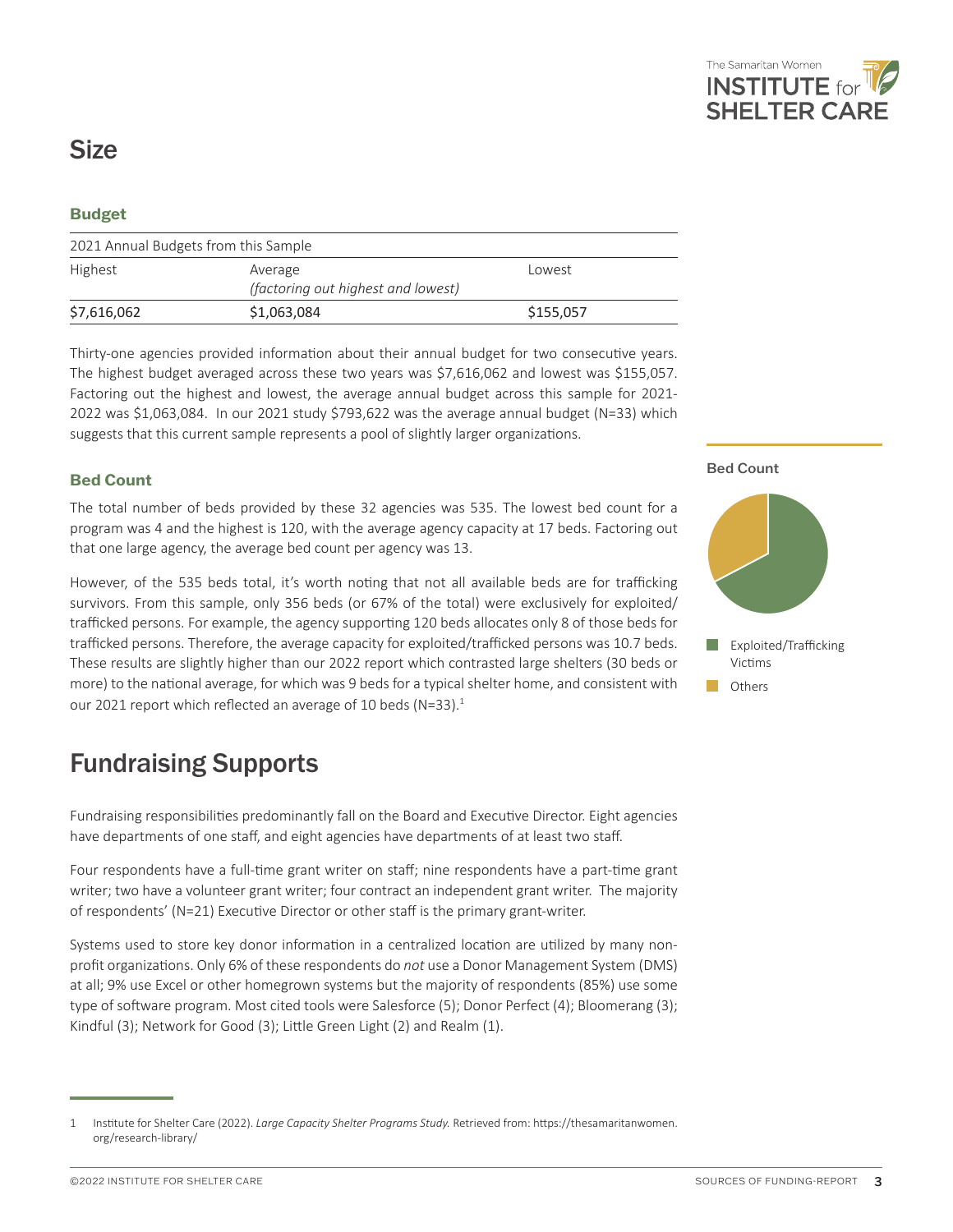

## Sources of Funding

Thirty respondents indicated their various channels of income for fiscal year 2021, equaling their 2021 annual budget. Eighty-seven percent of respondents obtained funding from Individuals and Faith/Church charitable support. What follows is a break-down of the levels of funding these agencies realized from different sources of funding.

#### **Federal Grant Funding**

| Number of Agencies Realizing Federal Funding by Funding Levels |                                                 |                                                 |                                                 |                                                 |                                               |
|----------------------------------------------------------------|-------------------------------------------------|-------------------------------------------------|-------------------------------------------------|-------------------------------------------------|-----------------------------------------------|
| Funding                                                        | Level of \$1-99,999                             | \$100,000-<br>499,999                           | \$500,000-<br>999.999                           | $$1-2m$                                         | $52m+$                                        |
| Federal<br>Funding                                             | 4 agencies<br>realized funding<br>at this level | 4 agencies<br>realized funding<br>at this level | 2 agencies<br>realized funding<br>at this level | 0 agencies<br>realized funding<br>at this level | 1 agency<br>realized funding<br>at this level |

Eleven agencies in this sample received over \$4.7 million in Federal grant funding in 2021 with the average grant amount of \$429,137, or roughly 25% of the agency's average total budget. The highest award was \$2.3 million to an agency supporting 120 beds (only 8 of which are for victims of trafficking), while the lowest award was \$15,000 to an agency supporting 5 beds.

It is important to note that the survey did not ask respondents to distinguish between funding sources designed to address more generalized populations (homeless, substance abuse, victims of crime, etc.), and not exclusively funding for trafficking victims. It is possible—and likely--that the government funding represented by these 11 agencies was not unique to victims of trafficking.

In terms of the agencies from which this funding was obtained, 6 recipients received funding in 2021 from the Office on Victims of Crime; 3 shelters were funded from the Office of Justice Programs; 1 shelter was funded from the Office on Violence Against Women; and 1 shelter obtained funding from Housing and Urban Development. Two shelter agencies noted that they had received COVID relief funding as well.

#### **State Funding**

| Number of Agencies Realizing State Funding by Funding Levels |                                                 |                                                 |                                               |
|--------------------------------------------------------------|-------------------------------------------------|-------------------------------------------------|-----------------------------------------------|
| Level of Funding                                             | \$1-99.999                                      | \$100,000-499,999                               | \$500,000-999,999                             |
| State Funding                                                | 6 agencies<br>realized funding<br>at this level | 7 agencies<br>realized funding<br>at this level | 1 agency<br>realized funding<br>at this level |

2021 State funding is broken down in the following chart with 14 agencies receiving a total of \$3,356,470, averaging grant awards of \$239,748. The highest award was \$1.2 million given by the Office of Victims of Crimes in Tennessee, while the lowest award was \$6,225 given by the Governor's Office in Texas.

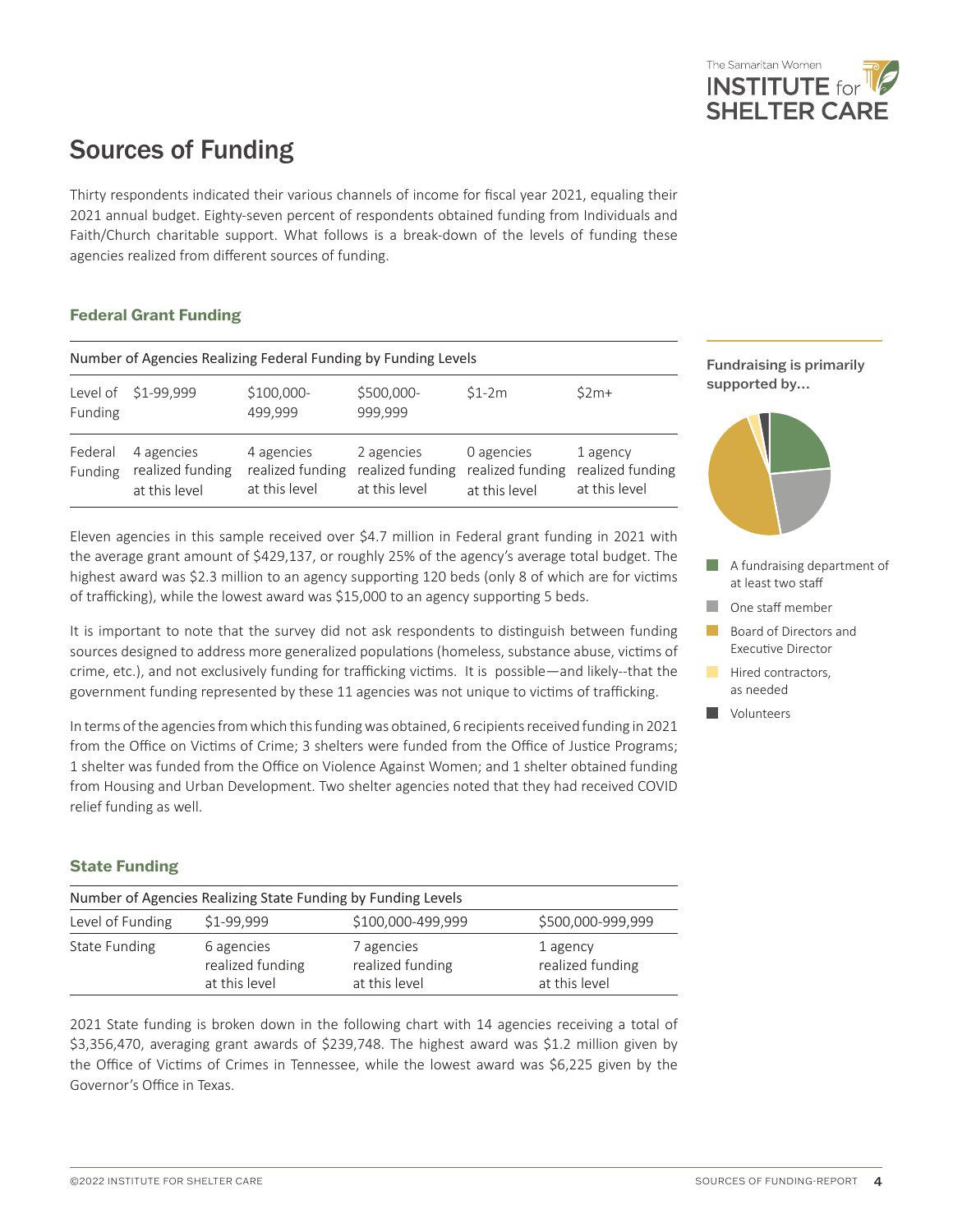

One agency said they are getting away from Federal and State funding as they don't find it "worth it." Others expressed concern about their capacity for Federal or State grants management, noting the processes to be very tedious, and they do not have the staff or time available to dedicate to the task. One respondent noted that grant reviewers don't seem to fully understand the dynamics of working with the population they serve.

| <b>Funding by State Agency</b> | Recipients |
|--------------------------------|------------|
| Governor's Office              | 5          |
| Office of Victims of Crime     | 5          |
| Department of Social Services  | 4          |
| Office of the Attorney General | 1          |
| Office of Juvenile Affairs     | 1          |
| Governor's Crime Commission    | 1          |
| Department of Mental Health    |            |



The most commonly cited reasons for not pursuing Federal funding were having tried previously and been denied and being concerned that the shelter agency's faith practices would be challenged. The latter was the most prevalent reason for not pursuing State government grants as well.

#### Reasons for not pursuing Government funding

Not aware of what funding is available Do not know how to apply for Federal/State funding Do not have staff to write or manage the grants Have applied in the past, but were declined Are concerned our faith practices would be challenged The bar to qualify for Federal funding is set too high Competition for State funding is too great



#### **Public/Private Foundation Funding**

| Number of Agencies Realizing Public/Private Foundation Funding by Funding Levels |                                                 |                                                |                                                |                                              |
|----------------------------------------------------------------------------------|-------------------------------------------------|------------------------------------------------|------------------------------------------------|----------------------------------------------|
| Level of Funding                                                                 | \$1-99,999                                      | $$100,000-$<br>499.999                         | \$500,000-<br>999.999                          | $$1-2m$                                      |
| Public/Private<br>Foundations                                                    | 18 agencies<br>realized grants<br>at this level | 7 agencies<br>realized grants<br>at this level | 2 agencies<br>realized grants<br>at this level | 1 agency<br>realized grants<br>at this level |

Ninety-three percent of agencies received some portion of their funding from Public/Private Foundations. The average funding amount from this source was \$189,185, with the highest level of funding at \$1,839,577 and lowest level of grant funding at \$18,000.

#### **Church/Congregation Support**

| Number of Agencies Realizing Church/Congregational Support by Funding Levels |                                                  |                                                 |  |
|------------------------------------------------------------------------------|--------------------------------------------------|-------------------------------------------------|--|
| \$1-99.999<br>\$100,000-499,999<br>Level of Funding                          |                                                  |                                                 |  |
| Faith-Based/<br>Congregational Support                                       | 19 agencies<br>realized support<br>at this level | 6 agencies<br>realized support<br>at this level |  |

One hundred percent of these respondents realize financial support from churches. The majority (71%) actively cultivate churches in their local area for financial support. Over half (56%) receive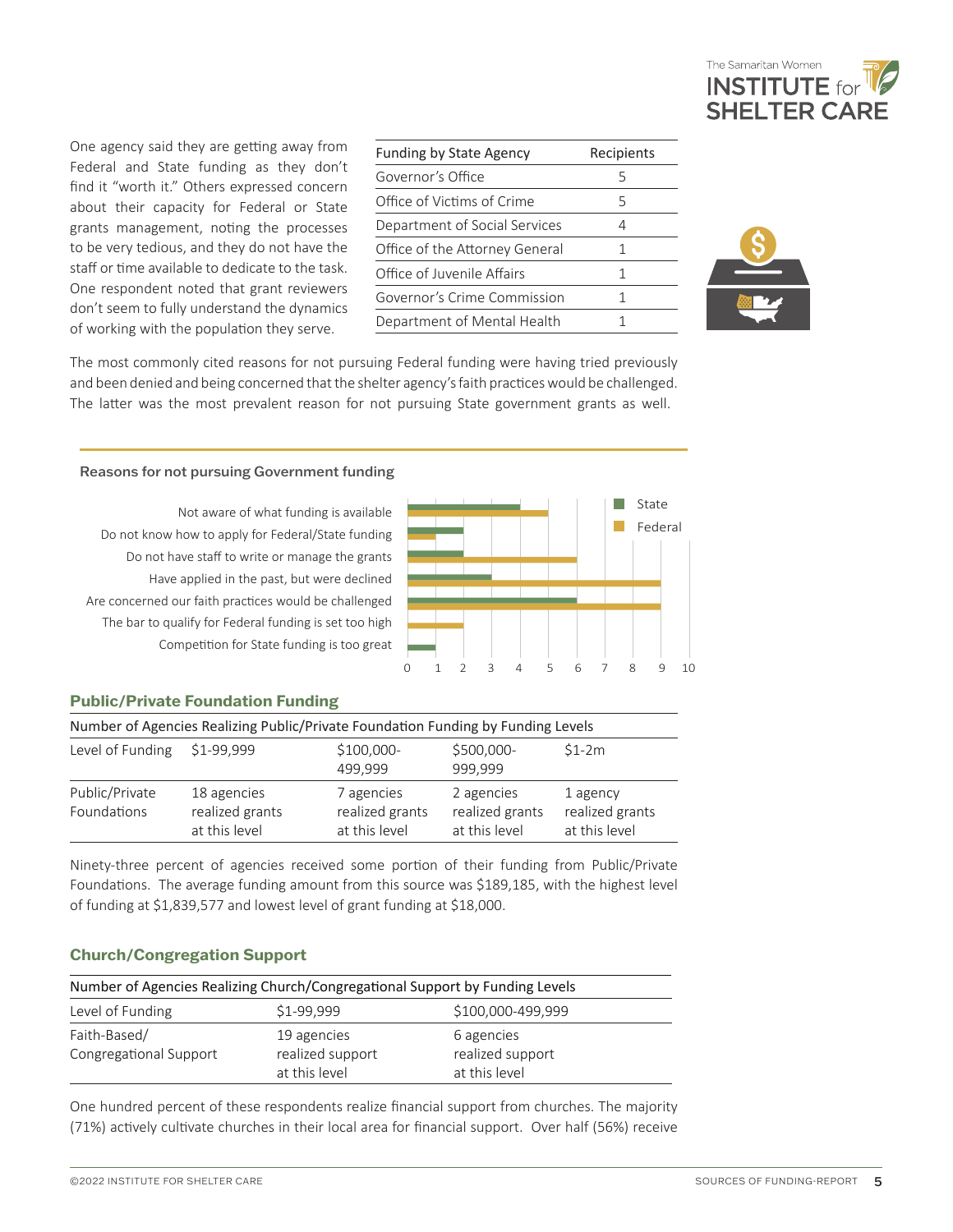

regular support from at least one local church, while very few (6%) are supported by a single church/congregation. There were no agencies who realized total Church/Congregational funding in excess of \$500,000. The average amount received by 25 agencies was \$65,355. The highest amount received was \$201,844 and the lowest was \$3,850.

#### **Individual Charitable Donations**

| Number of Agencies Realizing Individual Donations by Total Donation Amounts |                                                            |                                                             |                                                            |                                                            |
|-----------------------------------------------------------------------------|------------------------------------------------------------|-------------------------------------------------------------|------------------------------------------------------------|------------------------------------------------------------|
| Level of Funding                                                            | \$1-99,999                                                 | \$100,000-<br>499,999                                       | \$500,000-<br>999,999                                      | $$1-2m$                                                    |
| Individual Charitable<br>Donations                                          | 7 agencies<br>realized total<br>donations<br>at this level | 15 agencies<br>realized total<br>donations<br>at this level | 2 agencies<br>realized total<br>donations<br>at this level | 2 agencies<br>realized total<br>donations<br>at this level |



Individuals gave more than \$309.66 billion in 2019, according to NP Trust, making individual charitable contributions one of the best nonprofit funding sources. For this reason, it's wise to focus on individual donors and make them a central focus of your funding model.<sup>2</sup>

Twenty-six agencies reported their Individual Charitable Donation income which averaged \$282,819 with \$1,254,748 being the highest total and \$32,000 being the lowest.

A myriad of strategies is used to cultivate individual charitable donations. The top three strategies used by respondents were awareness/speaking events, the shelter agency's website, and social media posting.

#### Strategies used to cultivate individual charitable donations

Other Social media posts Social media paid avertising Radio/television advertising Print advertising Postal mailings Networking events In-home parties Community events Crowd-funding websites Annual gala/Fundraising events Awareness/speaking events Agency's website



#### **Event-Based Fundraising**

|                       | Number of Agencies Realizing Event Donations by Event Totals Levels |                                                                   |                                                                |
|-----------------------|---------------------------------------------------------------------|-------------------------------------------------------------------|----------------------------------------------------------------|
| Level of Funding      | \$1-99.999                                                          | \$100,000-499,999                                                 | $$1-2m$                                                        |
| Fundraising<br>Events | 12 agencies<br>realized donations<br>from events at<br>this level   | 11 agencies<br>realized donations<br>from events at<br>this level | 1 agency<br>realized donations<br>from events at<br>this level |

Donors are more likely to give if they can put names to faces. Events help raise an organization's visibility and brand. They help organizations meet prospective donors, as well as deepen their relationships with key donors. However, events are usually labor-intensive and require a lot of detailed planning<sup>3</sup> and in certain communities there can be considerable competition across

<sup>2</sup> https://donorbox.org/nonprofit-blog/nonprofit-funding-sources

<sup>3</sup> https://donorbox.org/nonprofit-blog/nonprofit-funding-sources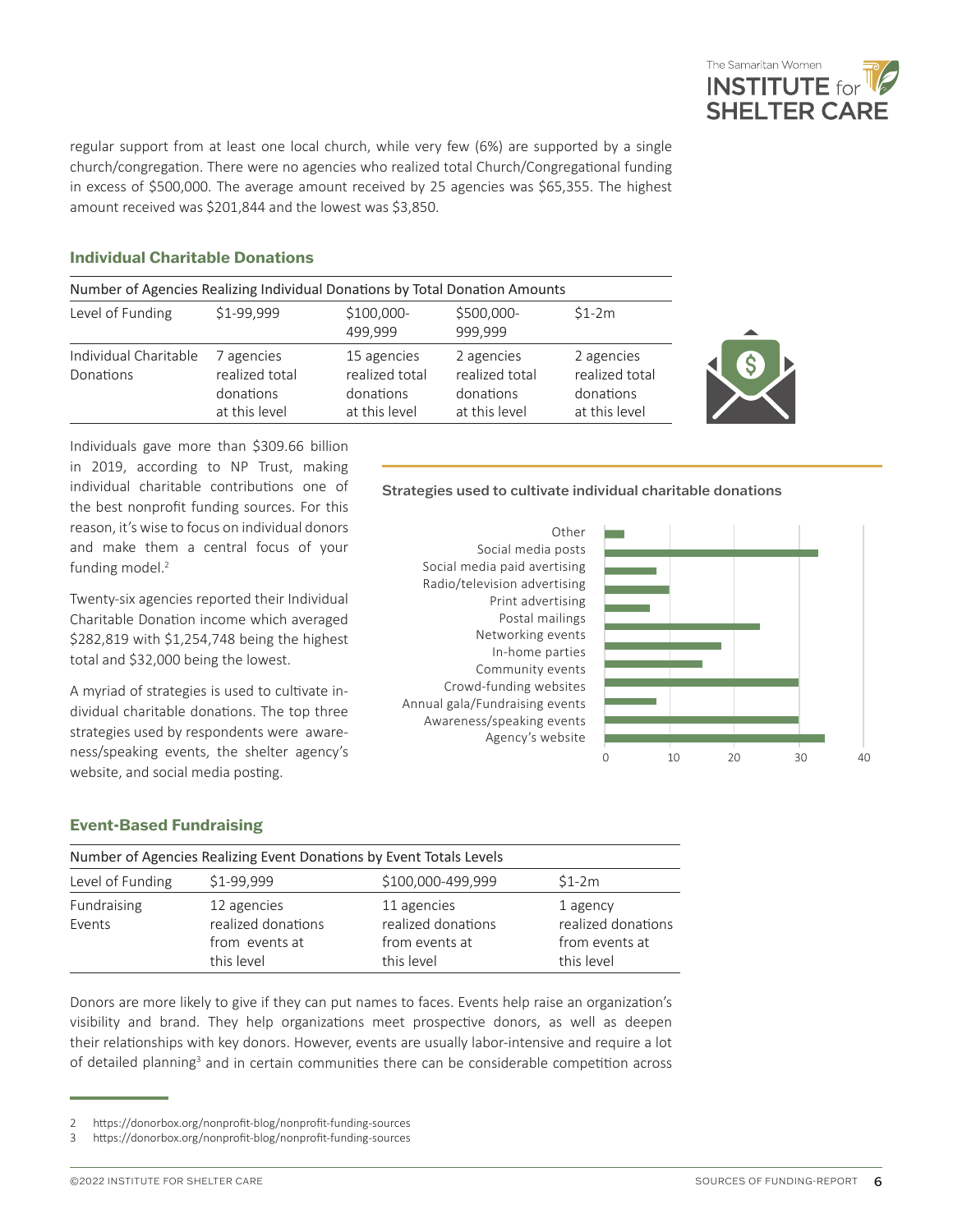

the nonprofit sector to attract event attendees. The average yield from a fund-raising event hosted by these agencies was \$168,991, with a high of \$1,801,000 and low of \$12,000.

#### **Program Fees**

| Number of Agencies Realizing Funding from Program Fees/Per Diem by Funding Level |            |  |  |
|----------------------------------------------------------------------------------|------------|--|--|
| Level of Income                                                                  | \$1-99.999 |  |  |
| Program fees/Per Diem                                                            |            |  |  |

Consistent with our 2017 Practices study, very few shelter agencies charge survivors for housing and services. In prior studies, it was noted that some shelters will "graduate" a survivor into paying a nominal fee to the program once the survivor has begun earning income from employment. This practice was less about income-generation and more about teaching the survivors the discipline of budgeting and bills.

In this study, Program Fee/Per Diem funding was pursued only by three of these agencies. One responding agency reported that they charge a program fee to survivors. This agency asks the family of the survivor to pay a nominal fee similar to what they would be paying for the child to live at home and based off of the family's income. If the family cannot afford a fee, it is waived. Only two respondents realize a Per Diem for survivors placed in their shelter programs. One agency receives a Per Diem from the Department of Child Protective Services and the amount varied. The second agency receives \$12.50 per day from the Emergency Food and Shelter Program in their community.

#### **Social Enterprises**

| Number of Agencies Realizing Funding from Social Enterprises by Funding Level |                                                             |                                                          |  |
|-------------------------------------------------------------------------------|-------------------------------------------------------------|----------------------------------------------------------|--|
| \$1-99.999<br>Level of Income<br>$$1-2m$                                      |                                                             |                                                          |  |
| Social Enterprise Income                                                      | 10 agencies<br>realized enterprise<br>funding at this level | 1 agency<br>realized enterprise<br>funding at this level |  |

Some shelter programs utilize social enterprises or business ventures as a source of income. These can also be used to employ residents. Eleven respondents gave budget data from a social enterprise. The average annual amount realized from these enterprises is \$154,135. The highest amount brought in from these ventures is \$1,421,000 and the lowest amount is \$3,605.

Eight respondents who have business ventures gave further information about these enterprises. Seven of them engage residents in these ventures. Twenty-nine percent employ all or most of their residents; fifty-seven percent employ only those who want to work and fourteen percent provide job skills in a volunteer, unpaid capacity at the enterprise. Six shelters have business ventures that produce consumer products such as jewelry, candles, paper, etc. Two shelters operate retail thrift stores.